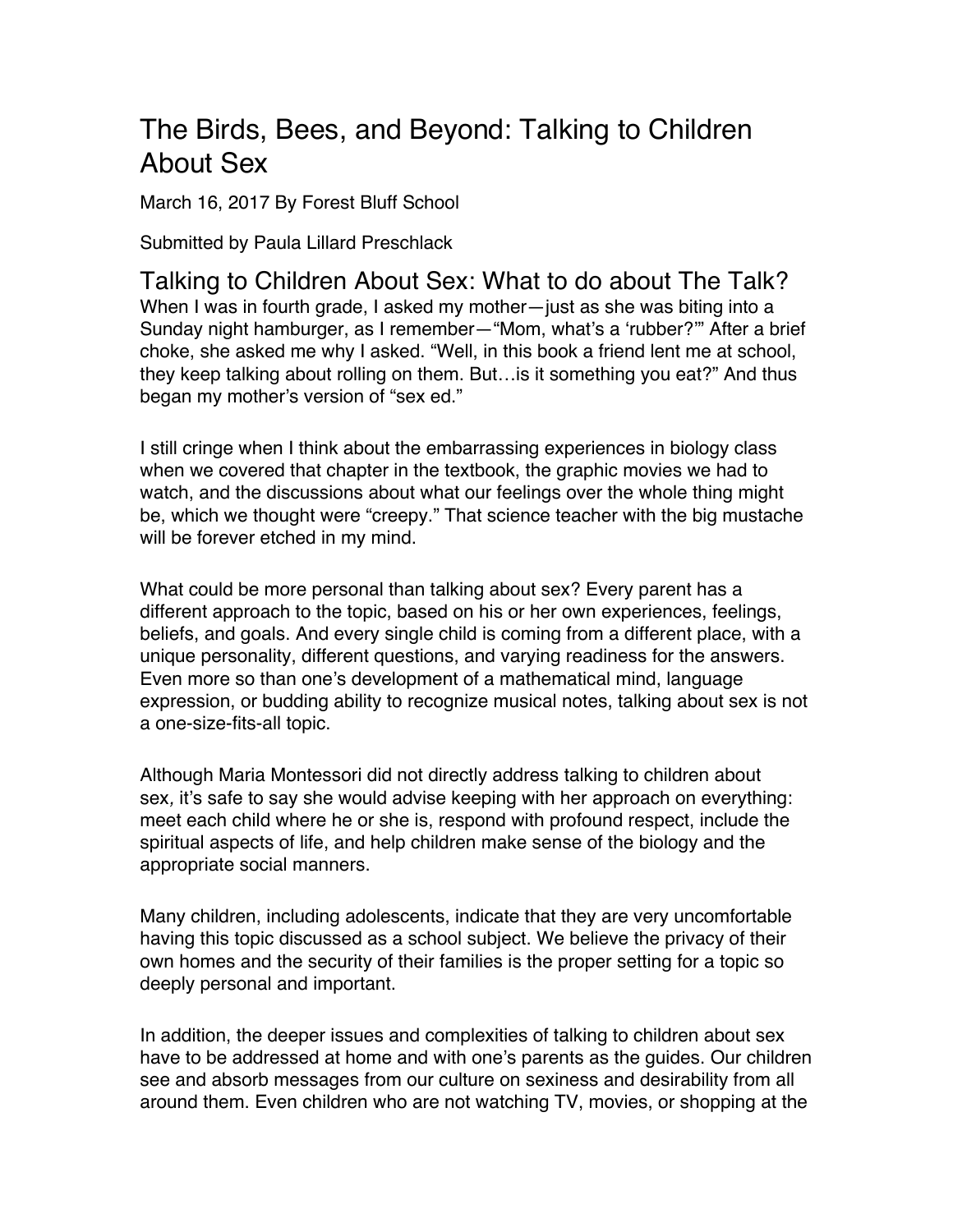mall regularly still sense what is valued and prized by clothing fashions, commercials during sports games, or images on the newsstands they walk past in grocery stores.

According to clinical psychologist Sharon Maxwell, it's important that parents address these messages on some level. This could be through comments we make, conversations, and modeling. We also need to give our children information about their bodies and relationships with others.

## About Those Birds and Bees…

Rather than talking to children about sex in one big talk, it's more realistic—and wiser—to tackle this in numerous, small conversations over the years, asking questions and trying to determine how much your child wants to know before launching in. (Your child may simply want to know what a "rubber" is, for instance, and be totally unprepared and disinterested in hearing about everything involved in its use and misuse!) On another day, a child may be asking for just one other bit of information.

Only you can determine what, when, and how much your child is asking for. As you form your own attitude and approach, get input from resources. I discovered Sharon Maxwell's excellent book, *The Talk; What Your Kids Need to Hear From You About Sex,* after hearing her keynote address earlier this month at the Wisconsin Montessori Association Conference. Seek out information from lectures by psychologists, your pediatrician, and friends and family members with children of their own. Follow your intuition and consider your child's developmental stage as a guide for your conversations. Young children who ask about where babies come from, for instance, may literally just want to know about where they come from and not about graphic descriptions of sexual intimacy. A beautiful book that may meet this need is *A Child is Born*, by Lennart Nilsson.

When children approach puberty, getting a book that they can look at in private and ask questions about can be very helpful. Many families like the books by the American Girl Doll company, called, *The Care and Keeping of You*. For children ages twelve and older, *The What's Happening to My Body? Book for Boys* (another is For Girls), by Lynda Madaras, goes into further details and addresses issues that our children may face in their high school years, as well.

With any book on this topic, choose carefully. Knowing that your child may pour over every detail, read the book you've chosen thoroughly before handing it over; some have a religious bent you may or may not agree with, for instance, while others cover way more information than you may feel is necessary, or not enough. Again, this is a personal topic, so choose what fits for you and your child.